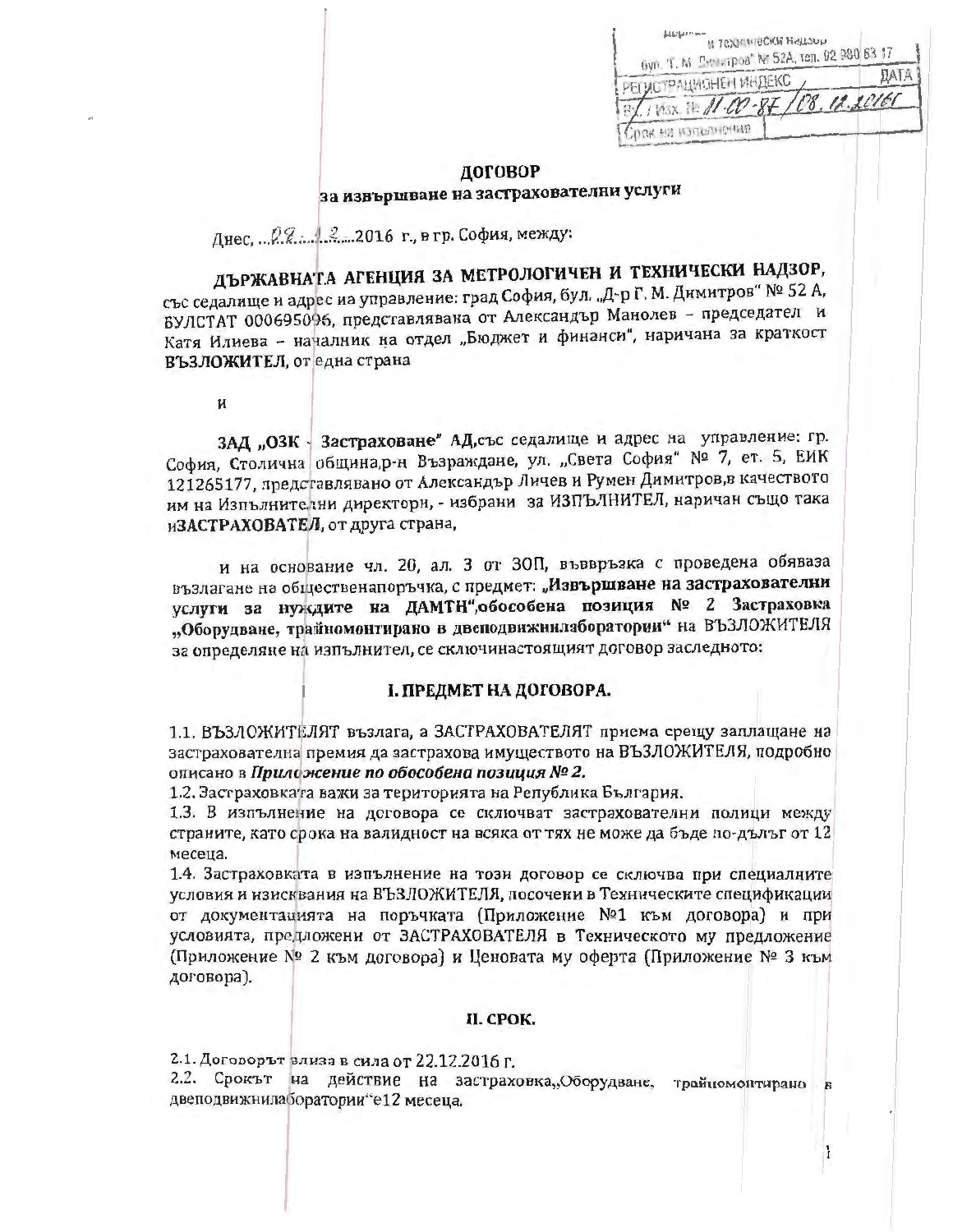2.3. Застрахователните полици влизат в сила от датата записана в тях, но не порано от дата на заплащането на застрахователната премия за всяка конкретна полица.

2.4. Застрахователните полици се издават до 14 дни от влизане в сила на договора.

2.5. Срокът на договора е една година, считано от датата на влизането му в сила.

### III. МАКСИМАЛНА СТОЙНОСТ НА ДОГОВОРА.

3.1. Максималната крайна стойност, която ВЪЗЛОЖИТЕЛЯ ще заплати за по този договор, е в общ размер на 1500 лв.без ДДС. Тя изпълнението представлява сбор от застрахователната премия, съгласно предложението в Ценовата оферта на ЗАСТРАХОВАТЕЛЯ, и данък от 2% съгласно чл. 9 и 10 от Закона за данък върху застрахователните премии.

3.2. Данъкът от 2% съгласно чл. 9 и 10 от Закона за данък върху застрахователните премии се заплаща заедно със застрахователната премия по начина и в сроковете, предвидени за застрахователната премия.

### IV. ЗАСТРАХОВАТЕЛНА СУМА/ЛИМИТ НА ОТГОВОРНОСТ И ЗАСТРАХОВАТЕЛНА ПРЕМИЯ.

4.1. Застрахователната сума/лимит на отговорност на застрахованото имущество е 337 324, 19 лв.

4.2. ВЪЗЛОЖИТЕЛЯТ ще предоставя на ЗАСТРАХОВАТЕЛЯ балансовата стойност/действителната стойност (което е приложимо) на имуществото преди подписване на всяка застрахователна полица.

4.3. Застрахователната премия се изчислява въз основа на предложеното от ЗАСТРАХОВАТЕЛЯ в Ценовата му оферта тарифно число -0,408% от застрахователната сума/лимит на отговорност, като тарифното число е непроменено за целия срок на действие на договора.

4.4. По представено писмено искане от ВЪЗЛОЖИТЕЛЯ:

4.4.1. при промяна на активите на ВЪЗЛОЖИТЕЛЯ в посока намаление в хода на изпълнение на обществена поръчка, застрахователната премия се намалява съразмерно на отпадналата необходимост, без за това да се дължат финансови компенсации.

4.4.2. при промяна на активите на ВЪЗЛОЖИТЕЛЯ в посока увеличаване в хода на изпълнение на съответната поръчка, се сключва добавък към застраховката и се заплаща допълнителна премия при същото тарифно число от офертата на ЗАСТРАХОВАТЕЛЯ.

4.5. ВЪЗЛОЖИТЕЛЯТ заплаща дължимата застрахователна премия на една вноска в пълен размер до 15 /петнадесет/ дни след сключването на всяка застрахователна полица.

4.6. Плащането се извършва с платежно нареждане по банкова сметка на ЗАСТРАХОВАТЕЛЯ при:

Банка: "Общинска банка" АД IBAN: BG 52 SOMB 91301032 5939 09 **BIC: SOMBBGSF**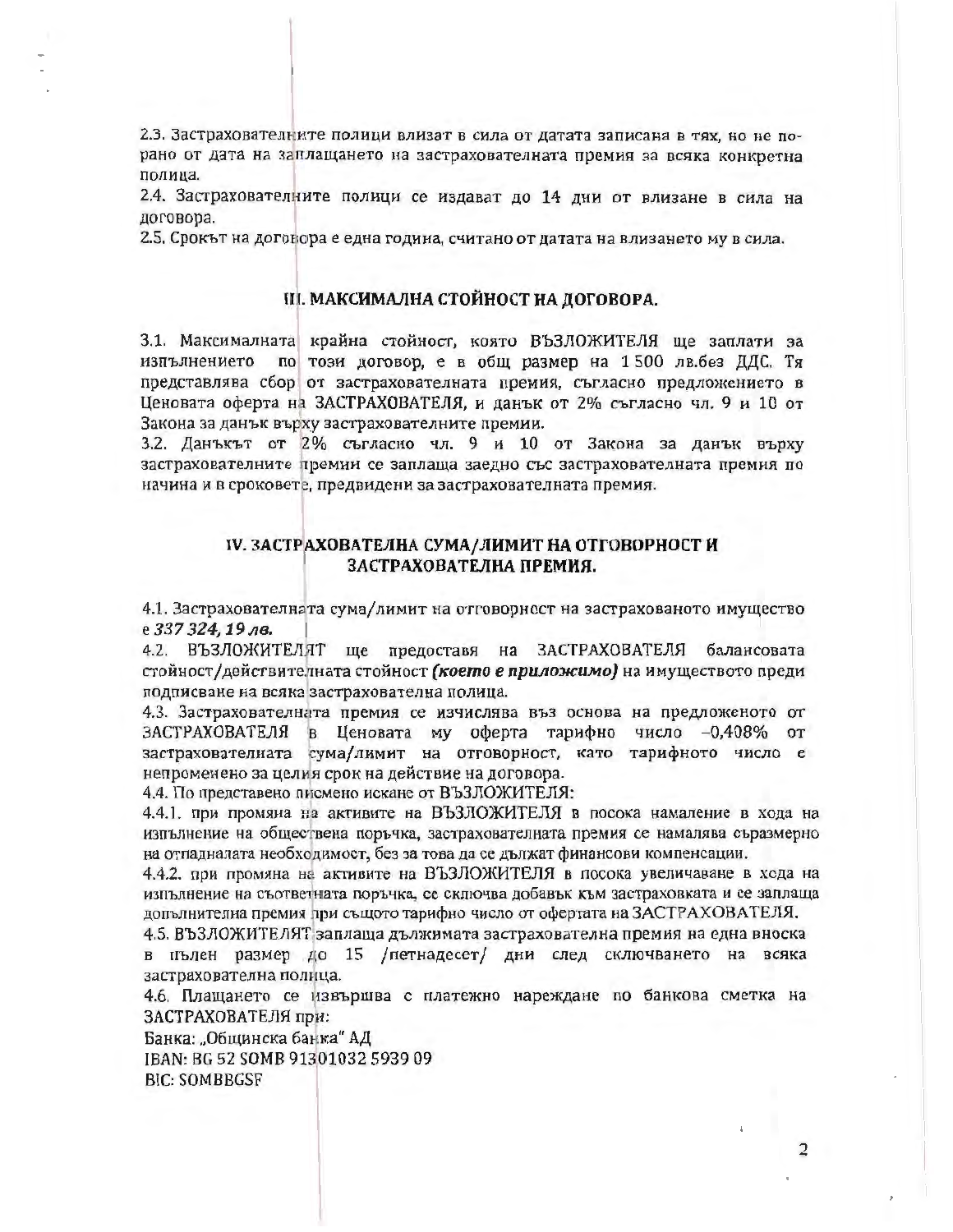### V. ГАРАНЦИЯ ЗА ИЗПЪЛНЕНИЕ НА ДОГОВОРА

5.1. При подписване на договора ЗАСТРАХОВАТЕЛЯТ учредява в полза на ВЪЗЛОЖИТЕЛЯ банкова гаранция или му предоставя гаранция под формата на парична сума. Размерът на гаранцията е 3 % (три на сто) от общата максимална стойност по т. 3.1. без ДДС. В зависимост от избраната форма ЗАСТРАХОВАТЕЛЯТ предоставя на ВЪЗЛОЖИТЕЛЯ:

5.1.1. оригинал на платежно нареждане за парична сума, преведена по банкова сметка на Държавна агенция за метрологичен и технически надзор: Банка; БНБ ЦУ, BIC: BNBGBGSF, IBAN: BG 03 BNBG 9661 3300 1498 01

5.1.2. оригинал на банкова гаранция, издадена от българска или чуждестранна банка в полза на Държавна агенция за метрологичен и технически надзор. Банковата гаранция трябва да е безусловна, неотменима и изискуема при първото писмено поискване, в което ВЪЗЛОЖИТЕЛЯТ заявява, че ЗАСТРАХОВАТЕЛЯТ не е изпълнил някое от задълженията си по настоящия договор. Банковите гаранции, издадени от чуждестранни банки, следва да са авизирани чрез българска банка. потвърждаваща автентичността на съобщението.

5.2. ВЪЗЛОЖИТЕЛЯТ освобождава гаранцията за изпълнение на договора в срок до 30 дни след изтичане на срока за изпълнение на договора, ако липсват основания за задържането й от страна на ВЪЗЛОЖИТЕЛЯ. ВЪЗЛОЖИТЕЛЯТ освобождава гаранцията в пълен размер при качествено, точно и съобразено с клаузите на този договор, Техническата спецификация и Офертата на ЗАСТРАХОВАТЕЛЯ, изпълнение на дейностите по предмета на договора. При некачествено, неточно или несъобразено с клаузите на настоящия договор и приложенията към него изпълнение, ВЪЗЛОЖИТЕЛЯТ има право да пристъпи към упражняване на праната по гаранцията за изпълнение.

5.3. В случай, че са налице условията за освобождаване на гаранцията по т. 5.2., освобождаването й се извършва от ВЪЗЛОЖИТЕЛЯ чрез предаване оригинала на документа за учредяването й или чрез превеждане по сметка на ЗАСТРАХОВАТЕЛЯ, когато гаранцията е парична сума.

5.4. ВЪЗЛОЖИТЕЛЯТ не дължи лихва за времето, през което сумата по гаранцията за изпълнение по т. 5.1 е престояла законосъобразно у него.

5.5. ВЪЗЛОЖИТЕЛЯТ има право да усвои изцяло или отчасти гаранцията за изпълнение на договора при неточно изпълнение на задълженията по договора от страна на ЗАСТРАХОВАТЕЛЯ, вкл. при възникване на задължение на ЗАСТРАХОВАТЕЛЯ за плащане на неустойки, както и при прекратяване на договора от ВЪЗЛОЖИТЕЛЯ, поради неизпълнение на договорни задължения от страна на ЗАСТРАХОВАТЕЛЯ.

### VI. ПРАВА И ЗАДЪЛЖЕНИЯ НА ВЪЗЛОЖИТЕЛЯ.

6.1. ВЪЗЛОЖИТЕЛЯТ е длъжен:

6.1.1. Да заплати на ЗАСТРАХОВАТЕЛЯ уговорената застрахователна премия по начина и в сроковете, предвидени в настоящия договор;

6.1.2. Да предоставя на ЗАСТРАХОВАТЕЛЯ нужната информация и документация във връзка със застрахованото имущество и когато това е необходимо.

6.2.ВЪЗЛОЖИТЕЛЯТ има право: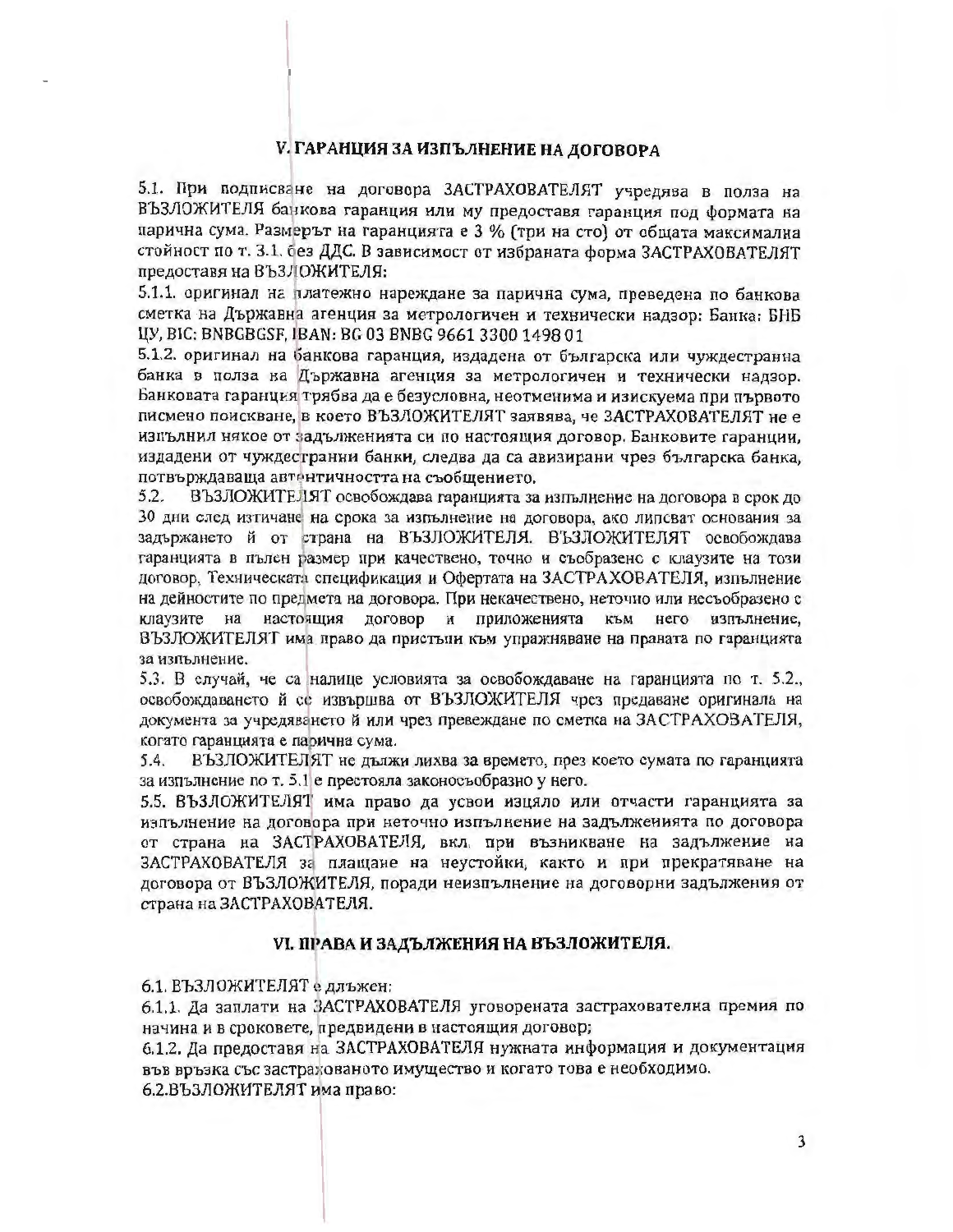6.2.1. При настъпване на застрахователно събитие да получи застрахователно обезщетение при условията и в сроковете на този договор, Техническата спецификация на ВЪЗЛОЖИТЕЛЯ предложение и Техническото Ha ИЗПЪЛНИТЕЛЯ.

 $6.2.2.$ При предсрочно прекратяване Ha застрахователния договор, ВЪЗЛОЖИТЕЛЯТ има право да получи частта от застрахователната премия за неизтеклия период изчислена пропорционално на оставащия брой месеци, освен ако до изтичане на договора остават по-малко от 60 дни.

### VII. ПРАВА И ЗАДЪЛЖЕНИЯ НА ЗАСТРАХОВАТЕЛЯ.

7.1. ЗАСТРАХОВАТЕЛЯТ е длъжен:

7.1.1. Да изпълнява поръчката точно, добросъвестно и в определените срокове. съгласно условията на настоящия договор;

7.1.2. Да застрахова имуществото, което е предмет на договора, с имуществена застраховка с покрити рискове съгласно Техническите спецификации на ВЪЗЛОЖИТЕЛЯ и Техническото предложение на ЗАСТРАХОВАТЕЛЯ;

7.1.3. При настъпване на застрахователно събитие да заплати застрахователно обезщетение съгласно изискванията на ВЪЗЛОЖИТЕЛЯ в Техническите спецификации и Техническото предложение на ЗАСТРАХОВАТЕЛЯ;

7.1.4. Да съдейства на ВЪЗЛОЖИТЕЛЯ при подготовката на документите, нужни за доказване на възникналия риск и вредите, причинени от него, като:

ЗАСТРАХОВАТЕЛЯТ е длъжен да изпрати при поискване от ВЪЗЛОЖИТЕЛЯ пакет от необходимите документи за попълване- документи образци за настъпило застрахователно събитие.

ЗАСТРАХОВАТЕЛЯТ е длъжен да оказва съдействие на ВЪЗЛОЖИТЕЛЯ по отношение на всички въпроси, свързани с комплектоването на документацията по предявените претенции, както и по отношение на всички въпроси, свързани с приключване на щети и заплащане на застрахователните обезщетения.

7.1.5. Да не използва данните и информацията, получени от него при или по повод изпълнението на този договор, за цели, които не са свързани с предмета на договора.

7.2. ЗАСТРАХОВАТЕЛЯТ има право:

7.2.1. Да получи застрахователната премия в размера и сроковете, уговорени в настоящия договор.

7.2.2. Да получи от ВЪЗЛОЖИТЕЛЯ сведения и документи, необходими за застраховането на имуществото.

### VIII. ПРЕКРАТЯВАНЕ И САНКЦИИ.

8.1. Настоящият договор се прекратява:

8.1.1. С изтичане на уговорения срок;

8.1.2. По взаимно съгласие, изразено писмено;

8.2. Договорът може да бъде прекратен след настъпването на два случая на неизплащане на застрахователното обезщетение в срок от страна на ЗАСТРАХОВАТЕЛЯ- с 15-дневно писмено предизвестие от на страна ВЪЗЛОЖИТЕЛЯ.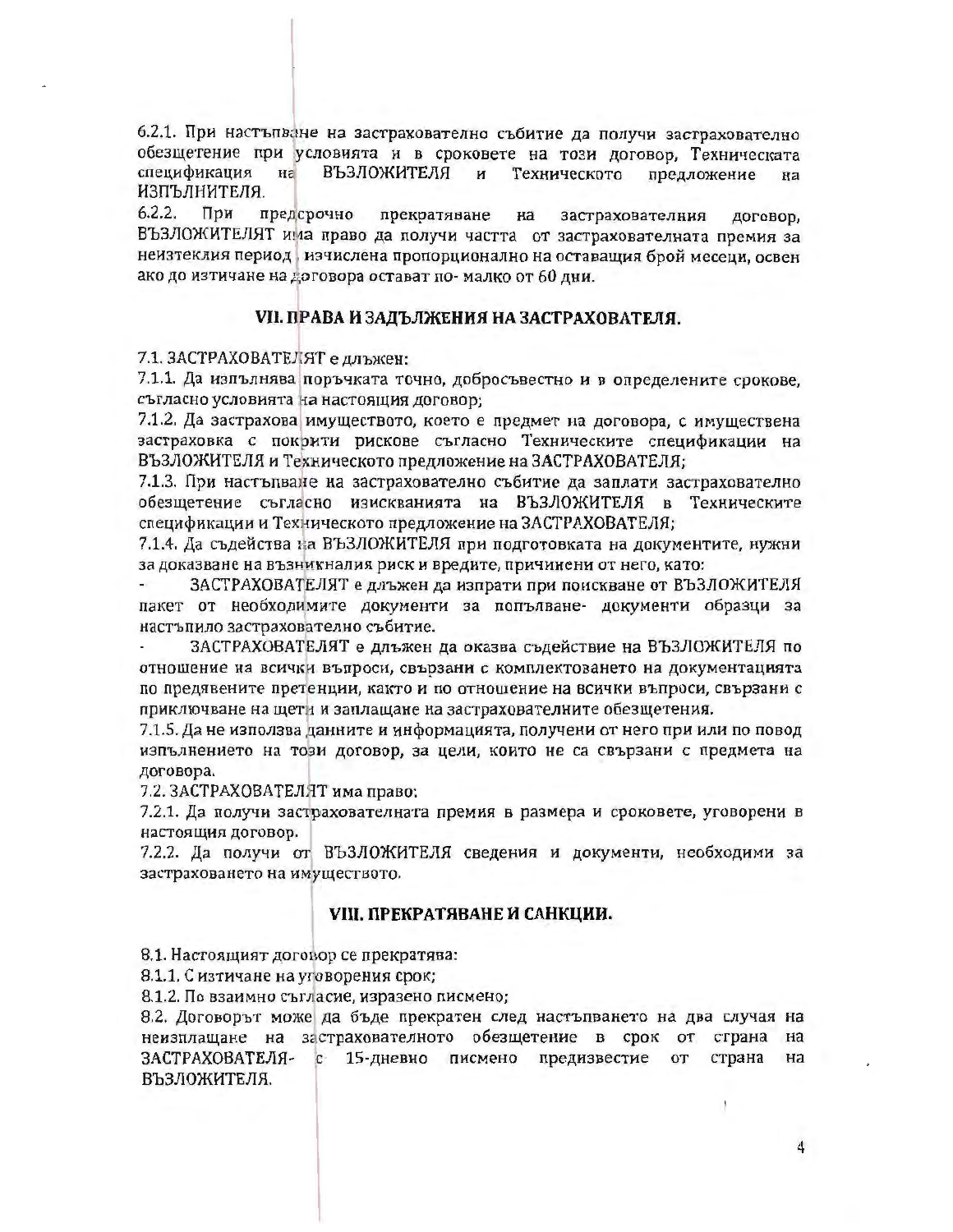8.3. При забава на застрахователното обезщетение, продължила повече от 30 дни. ЗАСТРАХОВАТЕЛЯТ дължи на ВЪЗЛОЖИТЕЛЯ неустойка в размер на 0.5 (нулацяло и пет) настонаден, нонеповечеот 15 (петнадесет) настовърхустойносттаналоговора.

### IX. ОБЩИ РАЗПОРЕДБИ.

10.1. При изпълнение на договора в условията на субсидиарност се прилагат Общите условия на ЗАСТРАХОВАТЕЛЯ, доколкото настоящия договор не предвижда друго.

10.2. Всички спорове, които могат да възникнат във връзка с настоящия договор, по повод неговото изпълнение или тълкуване, включително споровете, породени или отнасящи се до неговата недействителност или прекратяване, страните трябва да решат чрез договаряне помежду си.

10.3. В случай на невъзможност за разрешаване на споровете по пътя на договарянето, те подлежат на разглеждане и решаване по съдебен ред от компетентния съгласно българското законодателство съд.

10.4. За неуредените с настоящия договор въпроси се прилагат действащите разпоредби на българското гражданско законодателство.

10.5. Всички съобщения и уведомления между страните по повод договора се извършват в писмена форма чрез факс, препоръчана поща с обратна разписка или куриерска служба.

10.6. Никоя от страните няма право да прехвърля свои права или задължения по договора на трети лица, без предварителното писмено съгласие на другата страна.

10.7. Настоящият договор се състави в два еднообразни екземпляра - един за ВЪЗЛОЖИТЕЛЯ и един за ЗАСТРАХОВАТЕЛЯ.

10.8. Неразделна част от този договор са следните приложения:

10.8.1. Техническа спецификация на ВЪЗЛОЖИТЕЛЯ - приложение № 1;

10.8.2. Техническо предложение на ЗАСТРАХОВАТЕЛЯ – приложение № 2;

10.8.3. Ценово предложение на ЗАСТРАХОВАТЕЛЯ – приложение № 3;

10.8.4. Списък с имуществото, подлежащо на застраховане – приложение № 4

| ASSESSMENT REVIEW AT THE REAL PROPERTY OF THE REAL PROPERTY OF THE REAL PROPERTY OF THE REAL PROPERTY OF THE REAL PROPERTY OF THE REAL PROPERTY OF THE REAL PROPERTY OF THE REAL PROPERTY OF THE REAL PROPERTY OF THE REAL PRO<br>ВЪЗЛОЖИТЕЛ: | ИЗПЪЛНИТЕЛ:      |
|-----------------------------------------------------------------------------------------------------------------------------------------------------------------------------------------------------------------------------------------------|------------------|
| Алексан <sup>А</sup> » Манолев                                                                                                                                                                                                                | Александър умчев |
| Катя И<br>₫<br>J                                                                                                                                                                                                                              | Румен Димитров   |
|                                                                                                                                                                                                                                               |                  |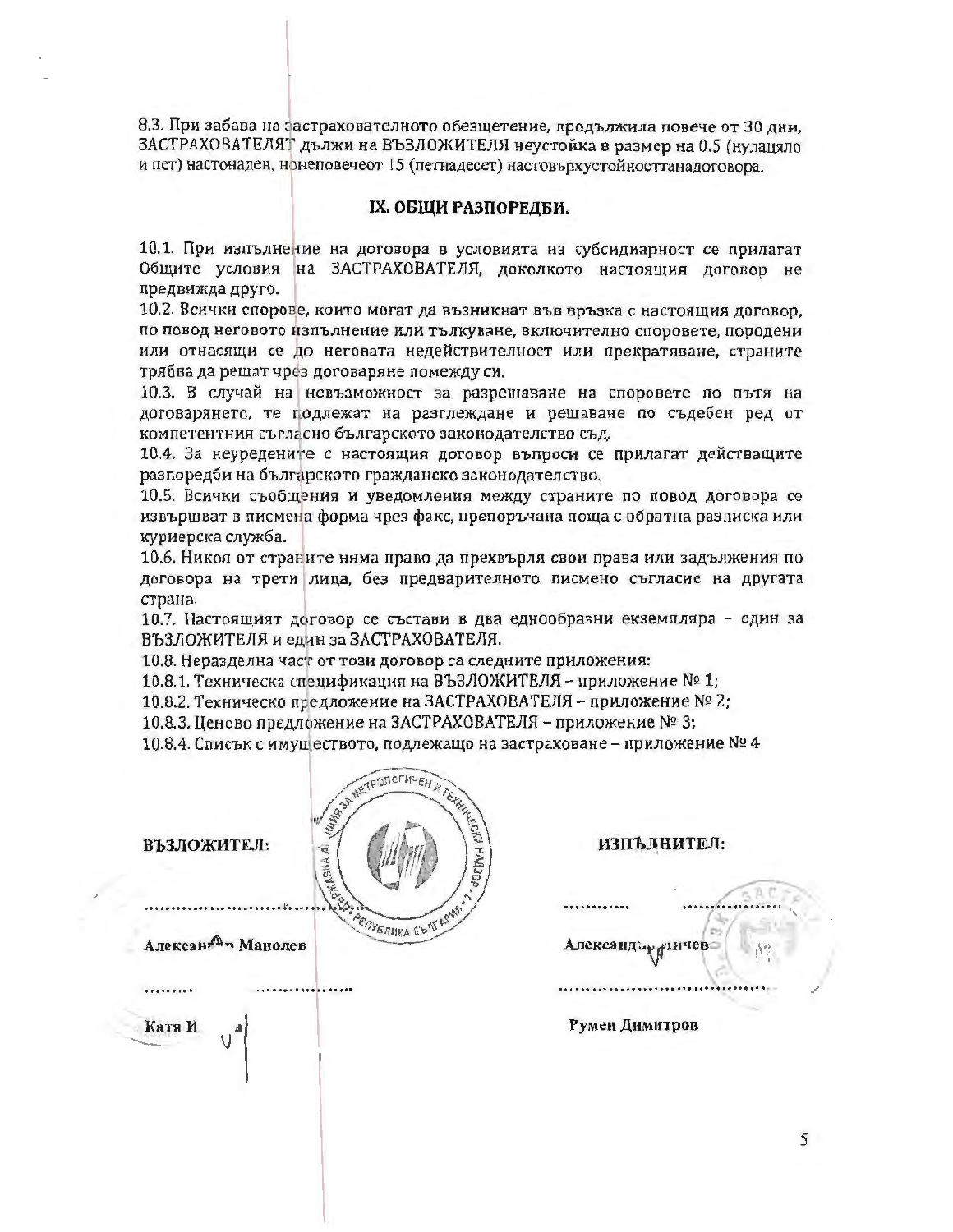Приложение № 2: Таблица за съответствие с техническите спецификации на предлаганите застрахователни услуги по Обособена позиция № 2 -Застраховка на оборудване, трайно монтирано в две подвижни лаборатории

ИЗИСКВАНИЯ НА ВЪЗЛОЖИТЕЛЯ

ПРЕДЛОЖЕНИЯ НА УЧАСТНИКА

#### Покрити рискове:

Рисконете, срещу които е иужно да бъдеосигурена застрахователна защита са: пожар (вкл. последиците от гасенето на пожара), удар от мълния, експлозия илиимплозия, удар от летящо тяло, части от него или товара му, природни бедствия (вкл. буря, градушка, пролнвен дъжд. наводнение, тежест при естествено натрупване на свяг и лед, замръзване, падащи дървета, клони и други външни обекти вследствие буря или градушка). земетресение, кражба с излом, въоръжен грабеж, элоумищаени действия на трети лица, щети нанесени на оборудването при противозаконно отнемане на МПС, както и повреда, проидлязла от сблъскване на МНС по между им или с други подвижни и неподвижни предмети, от удар с хора и животни, от препятствия но пътното платно като земни и скални маси, падащи дървета и клони, падащи предмети от стради.

### Териториална валидност:

Територията на Пепублика България.

#### Застрахователна сума/лимит на отговорността:

Застрахователната сума за оборудването. ментирано във всека возвижна ваборатория (представляваны МПС) с балансовата муз товност. поято към датлта на обявяване ва обществената порточка е 234436.63 пл. Двеста тридесет и четири хилиди четиристотин тридесет и внег лека и 63 ст / и 102887.56 д. Асто и две хизяди осемстотит осемдесет и седем драз и 56 ст. или общо за двети 337324.19 ли/ трифта тридесет и седем хилиди триста двадесет и четнри лева и 19 ст./, която е и димит на отговориют на Застрахователи към датьга на пастирамие на застрахователю CTRIFFIC.

 $\prod_{i=1}^{n}$ носртената **ГТОННОСТ**  $15.5$ застрахователната сума ще бъде подвислил иърката застрахователна инации 信服品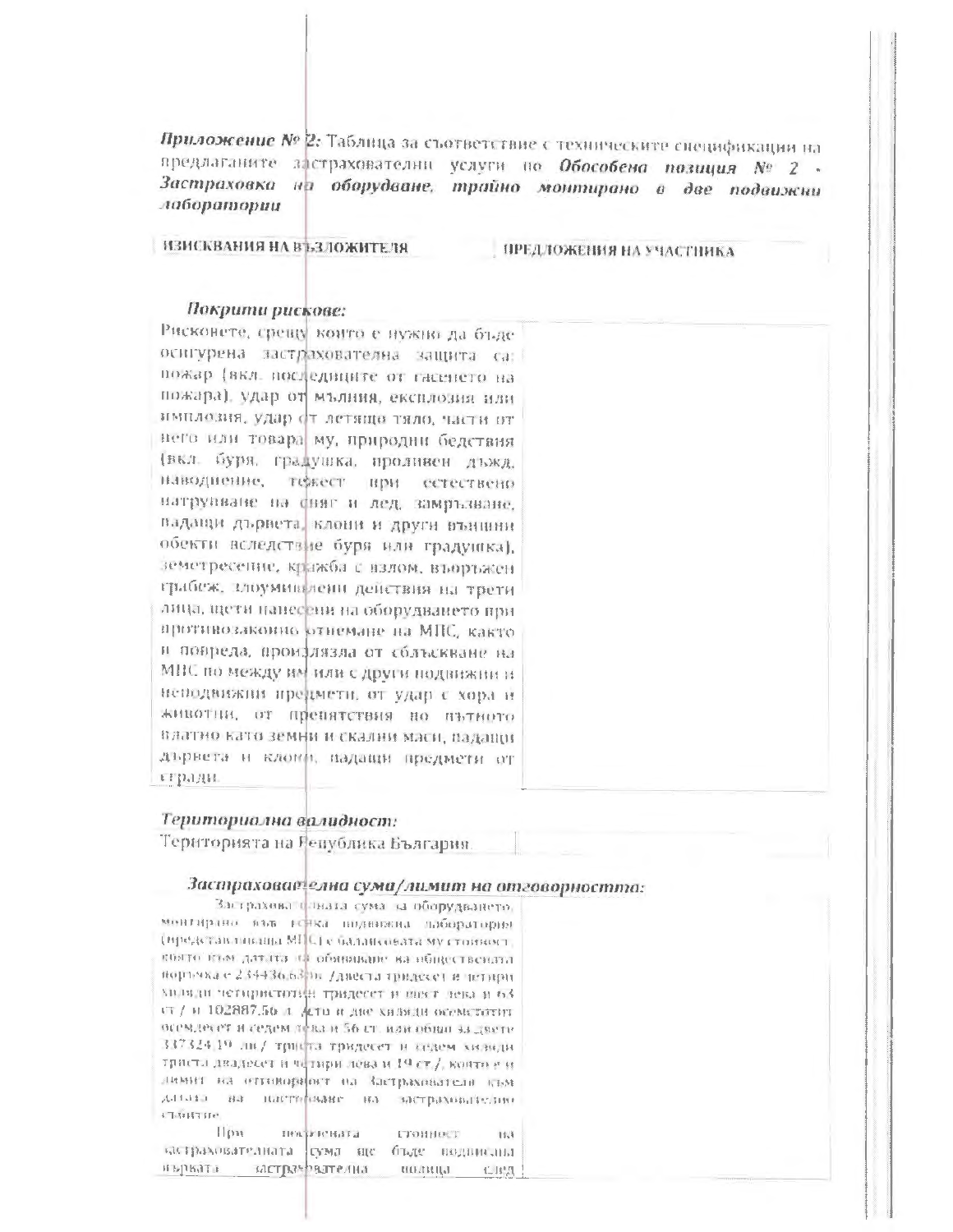сключилаето на договора илиъзнителя Здетваховителната сума по следвашите полнци ще бъде предоставена на застрахователя ин отзным липолиалы HTMAJ, та

#### Застрахователна премия:

Определя се  $hT$ участника тарифно число -процент застрахователната сума/лимита на отговорност и включва всички разходи ВЪЗЛОЖИТЕЛЯ на читрахователи, включително данък от 2% съгласно чд 9 и 10 от Закона за данък **BT-DNV** застрахователните премии.

#### като РАЗМЕРЪТ Е ПОСОЧЕН В ЦЕНОВАТА от ОФЕРТА **ПРИ СПАЗВАНЕ HA ИЗИСКВАНИЯТА HA**

#### Застрахователно обезщетение:

При частична преда застрахователното обезщетение е равно на разходите за възстановяването новреденото Ha оборудване и предишното, годно за ексилоатация състояние, които включаат разходите за ремонт, за монтаж и демонтаж, както и за транспорт му до пемонт обратио. MACTUTO 书  $\mathcal{H}$ Застрахователното обезщетение не може да превищава размера на лимита на отговорност. Ремонта на оборудването се извършва от представителите за Р. производителите  $-113$ България Ha конкретното оборудване. Застрахователят заплаща цената на ремонта на лицето, косто го е извърщило.

При пълна загуба на застрахованото заплаща вбезщетение оборудване се размера на лимита на равно на отговорност.

### ПРЕДЛОЖЕНИЯ НА УЧАСТНИКА - ДОПЪЛНИТЕЛНО ПОКРИТИ РИСКОВЕ

Тук в дисилта колона участникът трябва да предложи по своя преценка кон допълнителинрискове ще покрие по застраховката, различии от задължително изнакуемите от Възложителя, конта да разширят обхвата на покритието, без за тях да бъде начисливана дельзнителна премия. Предложенията се номерират. Оценяват се по показателя Ки2 от методиката.

2. . ...............................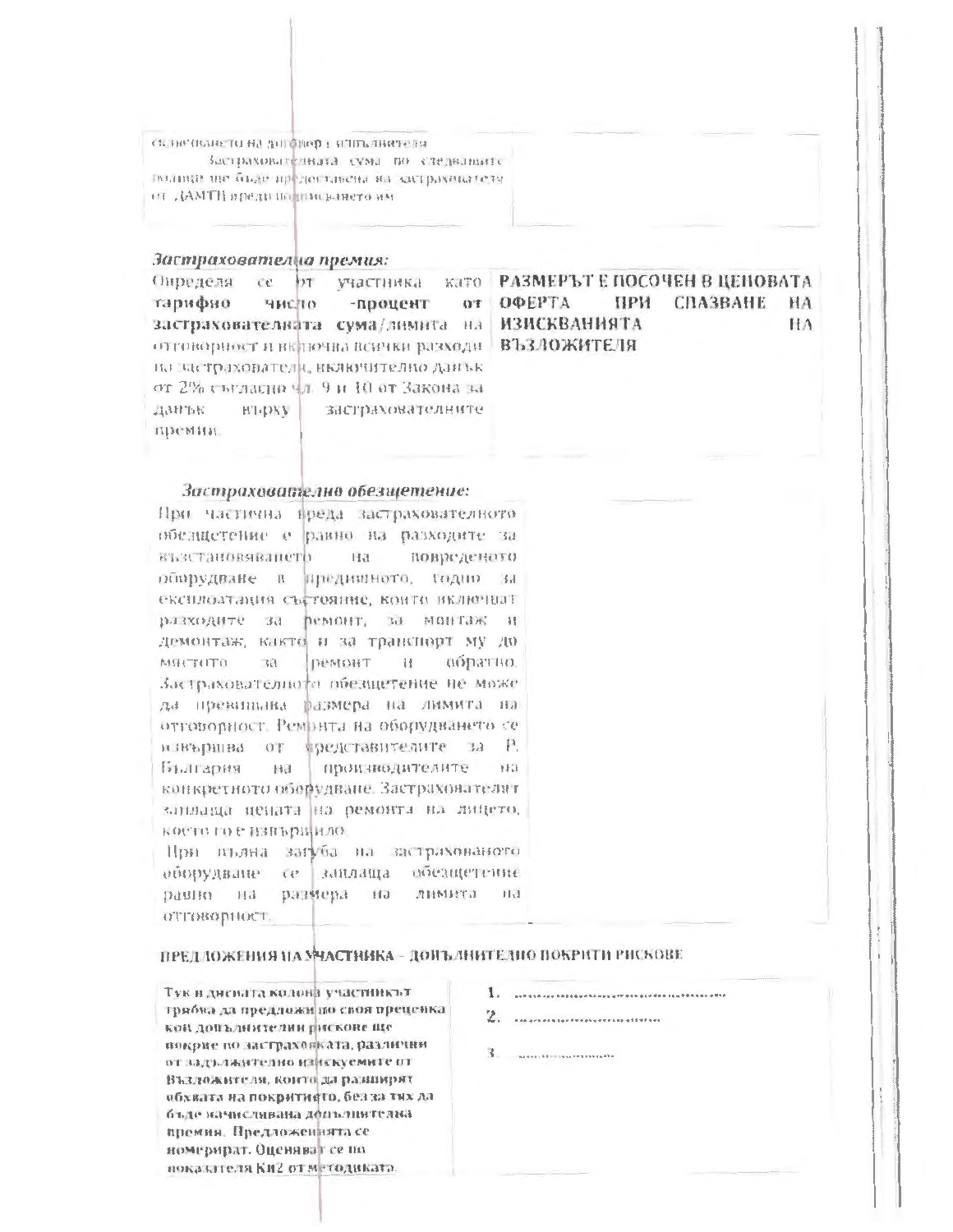

## ТЕХНИЧЕСКО ПРЕДЛОЖЕНИЕ ЗА УЧАСТИЕ В ОБЩЕСТВЕНА ПОРЪЧКА С ПРЕДМЕТ:

"Извършване на застрахователни услуги за пуждите на ДАМТН" Обособена позиция № 2 с предмет:Застраховка "Оборудване, трайно

монтирано в две подвижни лаборатории";

## ДО ПРЕДСЕДАТЕЛЯ НА ДЪРЖАВНА АГЕНЦИЯ ЗА МЕТРОЛОГИЧЕН И ТЕХНИЧЕСКИ НАДЗОР

(наименование и адрес на възложителя)

### От: ЗАСТРАХОВАТЕЛНО АКЦИОНЕРНО ДРУЖЕСТВО "ОЗК-ЗАСТРАХОВАНЕ"АД

с адрес: гр. София уд." Света София"№7, ет.5, тел.: 02/9813122, факс: 2/9814351, e-mail: headoffice@ozk.bg регистриран по ф.д. № 15636 /1996 г. по описа на Софийски градски съд, Булстат / ЕИК: 121265177. Лата и място на регистрация по ДДС: ВG 121265177

## УВАЖАЕМИ ДАМИ И ГОСПОДА,

С настоящото Ви представяме нашето техническо предложение за изпълнение на обявената от Вас процедура за възлагане на обществена поръчка с предмет: "Извършване на застрахователни услуги за нуждите на ДАМТН" Обособена позиция № 2 с предмет::Застраховка "Оборудване, трайно монтирано в две подвижни лаборатории";

### Прилагаме:

Таблица по Приложение № 2 (моля посочете) от образеца на техническо предложение за съответствие на предлаганата услуга с техническите спецификации на възложителя.

ДАТА: 20.10.2016 г.

ПОДПИС и НЕЧАТ:

Александър Личев.............. .......... Изпълнителен директор

Изнълнителен директор

 $\mathbf{I}$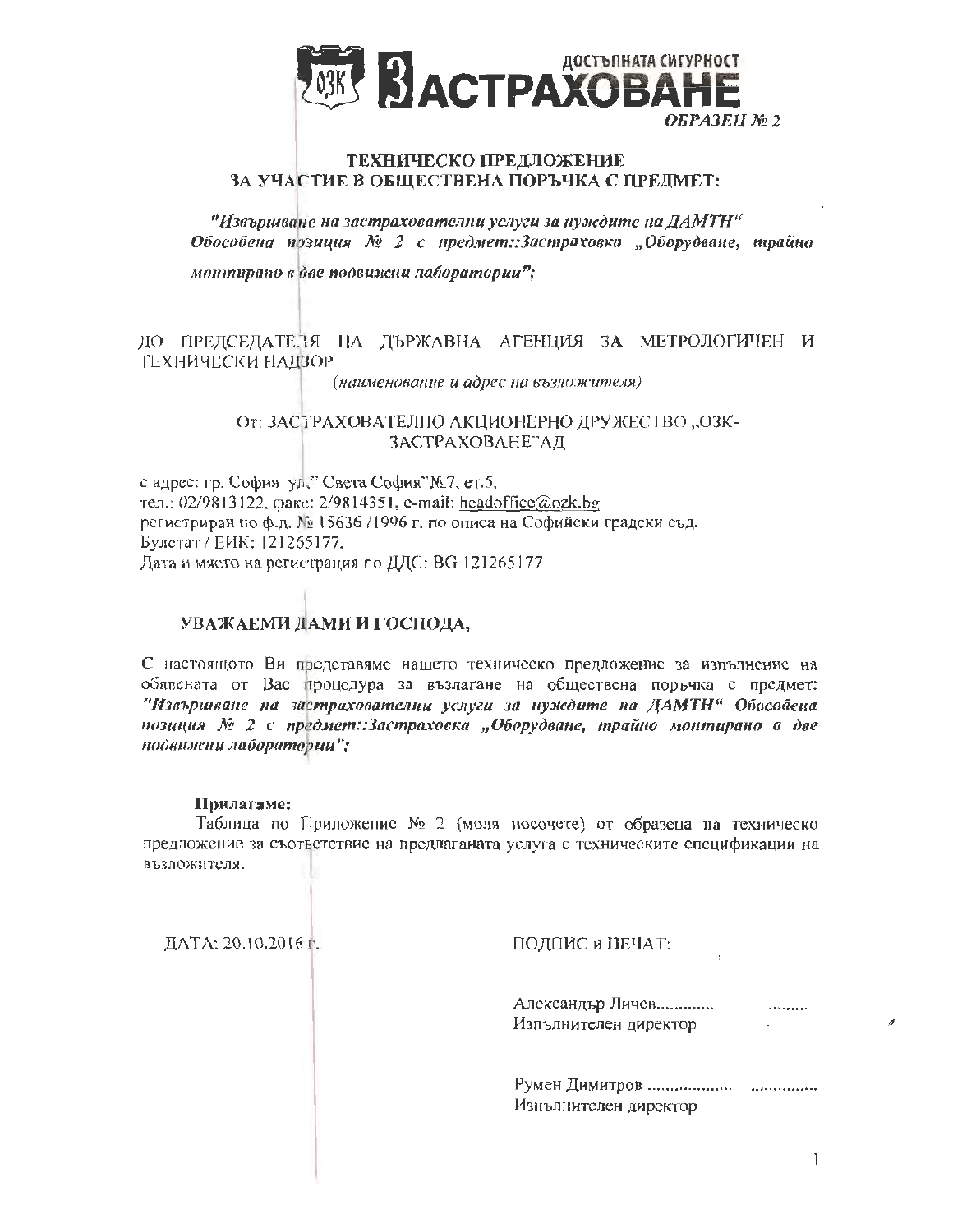Приложение № 2: Таблица за съответствие с техническите спецификации на предлаганите застрахователни услуги по Обособена позиция № 2 - Застраховка на оборудване, трайно монтирано в две подвижни лаборатории

ИЗИСКВАНИЯ НА ВЪЗЛОЖИТЕЛЯ

ПРЕДЛОЖЕНИЯ НА УЧАСТНИКА

#### Покрити рискове:

Рисковете, срещу които е нужно да бъде осигурена застрахователна защита са: пожар (вкл. последиците от гасенето на пожара). удар от мыння, ексилозия или имплозия, удар от летящо тядо, части от него или товара му, природни бедствия (вкл. буря, градушка, проливен дъжд, наводление, тежест при естествено натрупване на сняг и лед. замръзване, падащи дървста, клони и други външни обекти веледствие буря или градушка), земетрессние, кражба с взлом, въоръжен грабеж, злоумишлени действия на трети лица, щети нанесени на оборудването при противозаконно отнемане на МПС, както и повреда, произлязла эт сблъскване на МПС но между им или с други подвижни и неподвижни предмети, от удар с хора и животни, от пренятствия по пътното платно като земни и скални маси, падащи дървета и клони, падащи предмети от сгради.

Рисковсте, срещу които е нужно да бъде осигурена застрахователна защита са: пожар (вкл. последиците от гасенето на пожара). удар от мълния, експлозия или имплозия. удар от летящо тяло, части от него или товара му, природни бедствия (вкл. буря, градушка, проливен дъжд, наводнение, тежест при естествено натруиване на сняг и лед, замръзване, падащи дървста, клони и други външни обекти вследствие буря или градушка), земетресение, кражба с взлом, въоръжен грабеж, злоумищлени действия на трети лица, щети нанесени на оборудването при противозаконно отнемане на МПС, както и повреда, произлязла от сблъскване на МПС по между им или с други подвижни и неподвижни предмети, от удар с хора и животни, от препятствия по пътното платно като земни и скални маси, падащи дървета и клони, падащи предмети от сгради.

#### Териториална валидност:

подписването им.

Територията на Република България.

| Застрахователната сума<br>3a                                                       | Застрахователната сума<br>3a                    |  |
|------------------------------------------------------------------------------------|-------------------------------------------------|--|
| оборудването, монтирано във всяка подвижна                                         | оборудването, монтирано във всяка подвижна      |  |
| лаборатория<br>(представляваща<br>$MI(C)$ e                                        | лаборатория<br>(представлявацца<br>MIIC)<br>e e |  |
| балансовата му стойност, която към датата на                                       | балансовата му стойност, която към датата на    |  |
| обявяване<br>на обществената поръчка<br>e                                          | обявяване на обществената поръчка е             |  |
| 234436,63лв. /двеста тридесет и четири                                             | 234436,63лв. /двеста тридесет и четири          |  |
| хнляди четиристотин тридесет и щест лева и                                         | хиляди четиристотин тридесет и шест лева и      |  |
| 63 ст./ и 102887.56 л. /сто и две хиляди                                           | 63 ст./ и 102887,56 л. /сто и две хиляди        |  |
| осемстотит осемдесет и седем лева и 56 ст.                                         | осемстотит осемдесет и седем лева и 56 ст.      |  |
| или общо за двете 337324,19 лв./ триста                                            | или общо за двете 337324,19 лв./ триста         |  |
| тридесст и седем хиляди триста двадесет и                                          | тридесст и седем хиляди триста двадесет и       |  |
| четири лева и 19 ст./, която е и лимит на                                          | четири лева и 19 ст./, която е и лимит на       |  |
| отговорност на Застрахователя към датата на                                        | отговорност на Застрахователя към датата на     |  |
| настъпване на застрахователно събитие.<br>настъпване на застрахователно събитис.   |                                                 |  |
| При посочената стойност<br>на                                                      | При<br>посочената стойност<br><b>Ha</b>         |  |
| застрахователната сума ще бъде подписана                                           | застрахователната сума ще бъде подписана        |  |
| лървата<br>застрахователна полица<br>след                                          | първата<br>застрахователна иолица<br>след       |  |
| сключването на договор с изпълнителя.                                              | сключвансто на договор с изпълнителя.           |  |
| Застрахователната<br>сума<br>Застрахователната<br>по<br>сума<br>$\Pi$ <sub>O</sub> |                                                 |  |
| следващите полици ще бъде предоставена на                                          | следващите полици ще бъде предоставена на       |  |
| застрахователя<br>ДАМТН<br>OT<br>преди                                             | застрахователя<br>$OT$ $-$<br>ДАМТН<br>преди    |  |

подписването им.

#### Застрахователна сума/лимит на отговорността: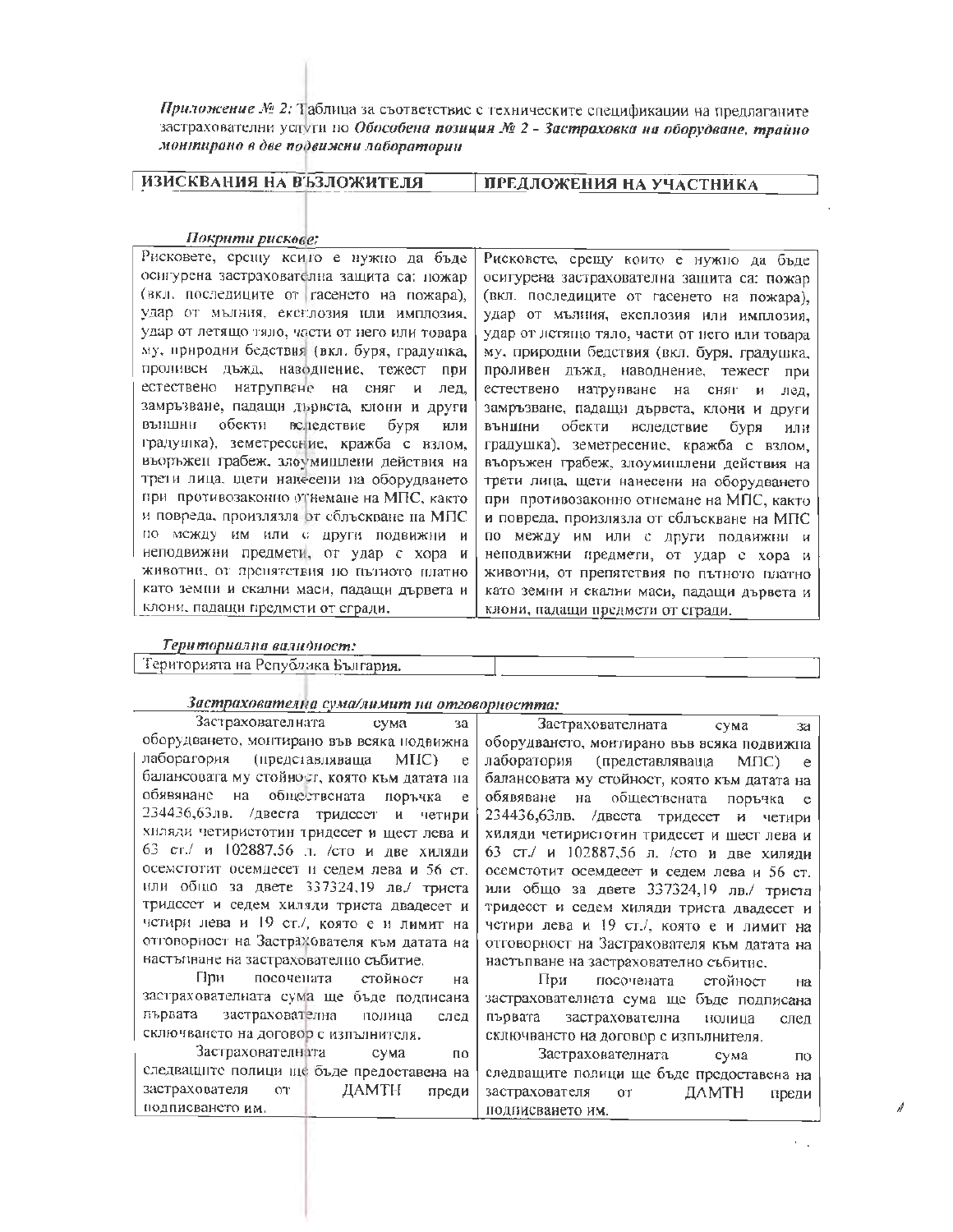| Застрахователна премия:<br>Определя се от участника като тарифно<br>-процент от застрахователната<br>число<br>сума/лимита на отговорност и включва<br>застрахователя,<br>всички<br>разходи<br>на<br>включително данък от 2% съгласно чл. 9 и 10<br>от Закона за данък върху застрахователните | <b>РАЗМЕРЪТ Е ПОСОЧЕН В ЦЕНОВАТА</b><br><b>CIIA3BAHE</b><br>ОФЕРТА<br>ПРИ<br>HA<br>ИЗИСКВАНИЯТА НА ВЪЗЛОЖИТЕЛЯ |
|-----------------------------------------------------------------------------------------------------------------------------------------------------------------------------------------------------------------------------------------------------------------------------------------------|----------------------------------------------------------------------------------------------------------------|

#### Застрахователно обезщетение:

премии.

| При<br>застрахователното<br>вреда<br>частична      | При<br>вреда<br>застрахователното<br>частична                                                      |
|----------------------------------------------------|----------------------------------------------------------------------------------------------------|
| обезщетение<br>разходите<br>равно<br>e<br>3a<br>на | обезшетение е<br>равно<br>разходите<br>3a<br>$_{Ha}$<br>възстановяването на повреденото оборудване |
| възстановяването на повреденото оборудване         | експлоатация<br>предициното,<br>годно<br>3a                                                        |
| експлоатация<br>предишното,<br>годно<br>3a<br>в    | B                                                                                                  |
| които включват разходите<br>състояние.<br>3a       | състояние, които включват разходите за                                                             |
| ремонт, за монтаж и демонтаж, както и за           | ремонт, за монтаж и демонтаж, както и за                                                           |
| транспорт му до мястото за ремонт и обратно.       | транспорт му до мястото за ремонт и обратно.                                                       |
| Застрахователното обезщетение не може да           | Застрахователното обезщетение не може да                                                           |
| превишава размера на лимита на отговорност.        | превищава размера на лимита на отговорност.                                                        |
| Ремонта на оборудването се извършва от             | Ремонта на оборудването се извършва от                                                             |
| Ρ.<br>България<br>представителите за<br>на         | <b>P.</b><br>България<br>представителите за<br>на                                                  |
| производителите на конкретното оборудване.         | производителите на конкретното оборудване.                                                         |
|                                                    |                                                                                                    |
| Застрахователят заплаща цената на ремонта          | Застрахователят заплаща цената на ремонта                                                          |
| на лицето, което го е извършило.                   | на лицето, което го е извършило.                                                                   |
| загуба на<br>застрахованото<br>11D33<br>пълна      | загуба на застрахованото<br>При<br>пълна                                                           |
| оборудване се заплаша обезщетение равно на         | оборудване се заплаща обезщетение равно на                                                         |
| размера на лимита на отговорност.                  | размера на лимита на отговорност.                                                                  |
|                                                    |                                                                                                    |

## ПРЕДЛОЖЕНИЯ НА УЧАСТНИКА - ДОПЪЛНИТЕЛНО ПОКРИТИ РИСКОВЕ

| Тук в дясната колона участникът      | Умициен палеж                                                                                                                  |
|--------------------------------------|--------------------------------------------------------------------------------------------------------------------------------|
| трябва да предложи по своя           | 2.<br>Наводнение вследствие на<br>преливане                                                                                    |
| преценка кои допълнителни            | извън бреговете/стените/ на намиращите се                                                                                      |
| рискове ще покрие по                 | над земята водоеми                                                                                                             |
| застраховката, различни от           | 3.<br>Наводнени вследствие бързо топене на                                                                                     |
| задължително изискуемите от          | сняг или лед, повдигащо нивото на водата                                                                                       |
| Възложителя, които да разширят       | Ударна вълна;<br>4.                                                                                                            |
| обхвата на покритието, без за тях да | 5.<br>Звукова вълна;                                                                                                           |
| бъде начислявана депълнителна        | Мореки вълни;<br>6.                                                                                                            |
| премия. Предложенията се             | 7.<br>Загуби или<br>повреди на<br>застраховано                                                                                 |
| номерират. Оценяват се по            | имущество, непосредствено причинени от                                                                                         |
| показателя Ки2 от методиката.        | стачки,                                                                                                                        |
|                                      | 8.<br>Загуби или повреди на застраховано                                                                                       |
|                                      | имущество,<br>непосредствено<br>причинени<br>локаути;                                                                          |
|                                      | 9.<br>Загуби или повреди на застраховано                                                                                       |
|                                      | имущество, непосредствено причинени от<br>граждански вълнения и бунтове;                                                       |
|                                      | 10. Всички щети нанесени<br>техниката<br>Ha<br>произтичащи<br>земетресението<br>OT<br>(въздействието на вибрациите породени от |

 $\begin{bmatrix} 1 & 1 \end{bmatrix}$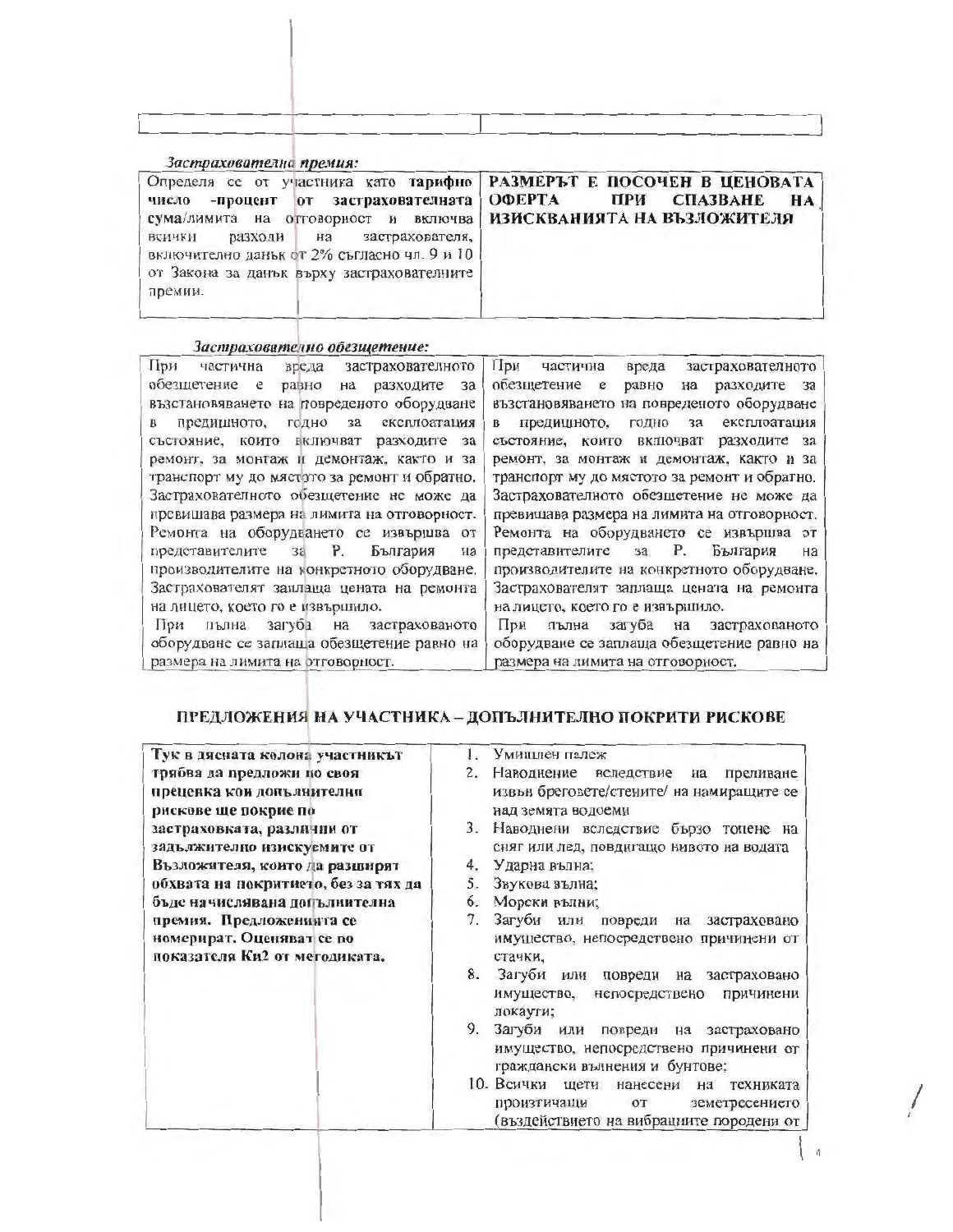| земетресението върху движещи се части в    |
|--------------------------------------------|
| техниката, срутване на части от сгради или |
| цели сгради, надане на цели шкафове в      |
| които техниката е монтирана, монтирана     |
| или поставена на мебели (дървени или       |
| метални));                                 |
| 11. Актове на тероризъм;                   |
| 12. Актове на саботаж;                     |
| 13. Небрежност;                            |
| 14. Невнимание<br>или<br>неправилна        |
| манипулация;                               |
| 15. Операционна грешка;                    |
| 16. Умишлено увреждане от обслужващия      |
| работата<br>персонал (грешки при<br>- и    |
| обслужването на<br>застрахованото          |
| имущество от патния<br>персонал<br>на      |
| Застрахования                              |
| 17. Конструктивни грешки;                  |
| 18. Дефекти на материала,                  |
| 19. Свръх напрежение:                      |
| 20. Индукция (намагнитизиране),            |
| 21. Непряко попадение на мълния;           |
|                                            |

Дата: 20.10.2016 г.

 $\mathbb{I}$ 

### Подпис и печат:

Александър Личев .............  $\ddotsc$ Изпълнителен Директор

 $\mathbb{R}^{n \times d}$ 

 $\sim$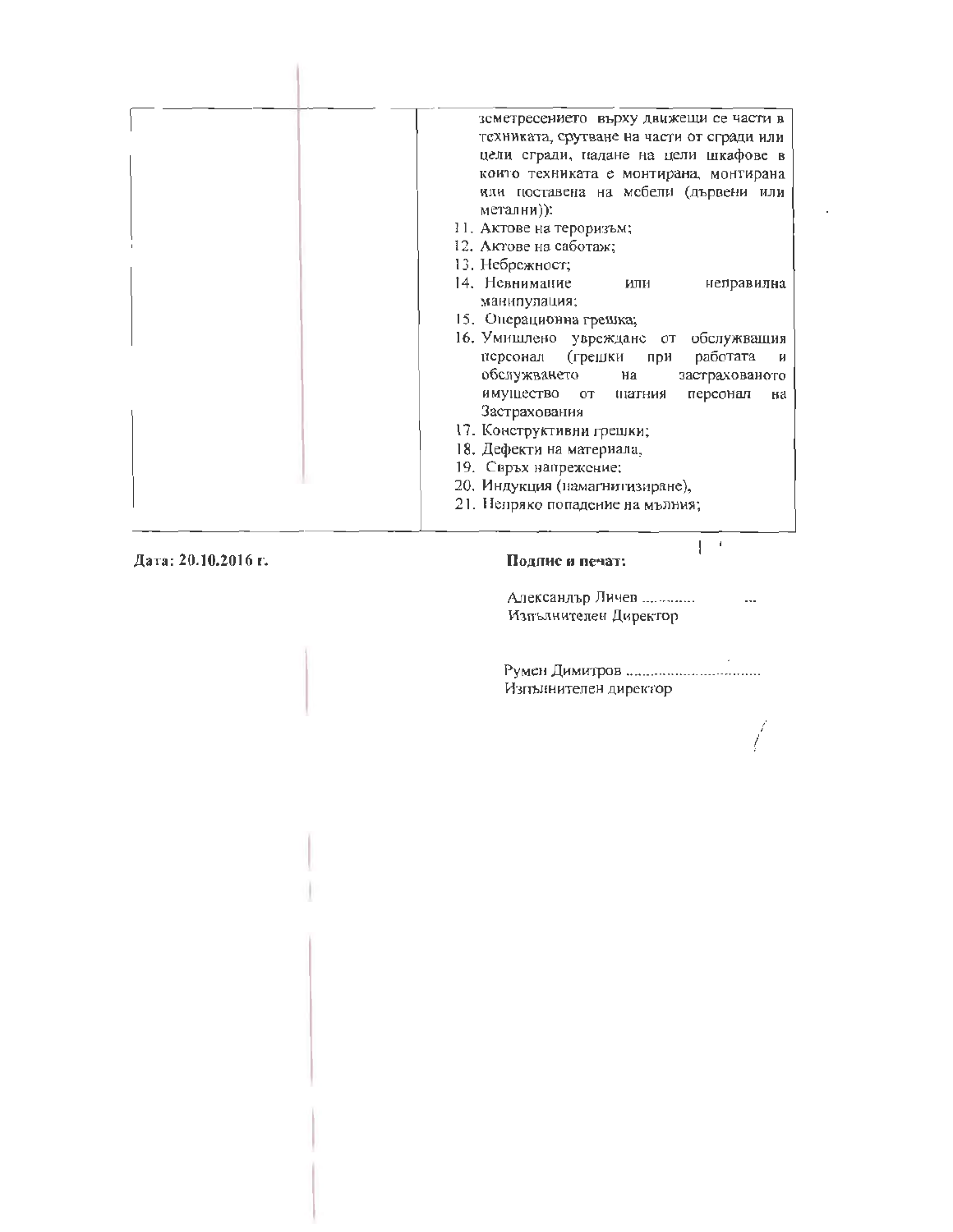ОБРАЗЕЦ № За

### ЦЕНОВО ПРЕДЛОЖЕНИЕ

#### за участие в обществена поръчка

### с предмет: "Извършване на застрахователни услуги за нуждите на ДАМТН" в четири обособени нозиции.

Подписаният Александър Петров Личев заедно с Румен Кирилов Димитров в качеството си на Изпълнителни директори на ЗАД "ОЗК-Застраховане"АД, ЕИК/БУЛСТАТ 121265177

## УВАЖАЕМИ ГОСПОДИН ПРЕДСЕДАТЕЛ,

След запознаване с условията за участие в обявената от Вас обществена поръчка за услуга по чл. 20, ал. 3, т. 2 от Закона за обществените поръчки (ЗОП) с предмет: "Извършване на застрахователни услуги за нуждите на ДАМТН" по обособена позиция № 2 с предмет Застраховка "Оборудване, трайно монтирано в две подвижни лабораторин на ДАМТН" Ви представяме нашата оферта, както следва:

Застраховател ната премия ще се определи чрез ТАРИФНО ЧИСЛО В РАЗМЕР НА 0.408 % /нула цяло, четиристотни и осем процента/.

Предложената стойност следва да включва всички разходи на застрахователя, включително данъка от 2% съгласно чл. 9 и 10 от Закона за данък върху застрахователните премии.

При несъответствие между тарифното число, изписано цифром и словом, приемаме, че комисията ще приеме за валидна стойността на тарифното число, изписана с шфри.

Дата 20.10.2016г.

Полпис и печат:

 $\Lambda \rightarrow \Lambda$ 

i

Александър Личев.................. Изиълнителен директор

Изпълнителен директор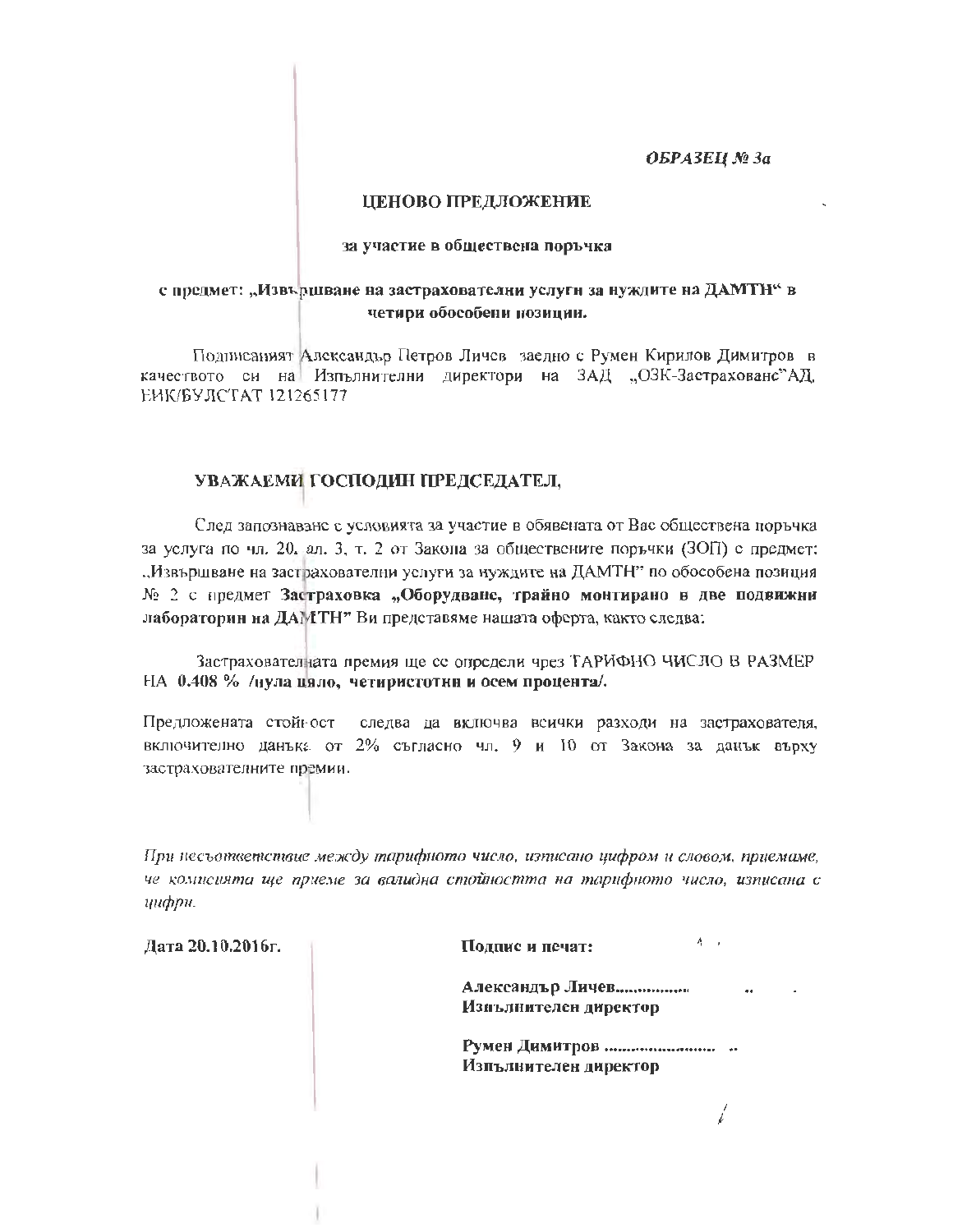## Приложение към обособена позиция 2

## Застраховка "Оборудване, трайно монтирано в две подвижни лаборатории"

## списък

на оборудването, трайно монтирано в подвижна лаборатория гр.Бургас

| N <sub>0</sub>           | Наименование                                                                                       | Инв. №  | Стойност  |
|--------------------------|----------------------------------------------------------------------------------------------------|---------|-----------|
| $\mathbf{I}$             | Автоматичен апарат за анализ на бензин<br>IROX 2000 cep. № 18-03-849                               | 301162  | 32390,95  |
| $\overline{c}$           | Апарат за определяне на наситените пари<br>НVР 972 сер. № 069720096                                | 301163  | 17714,26  |
| 3                        | Автоматичен<br>апарат<br>3a<br>анализ<br>на<br>дизеловото гориво - IROXDISEL сер. №<br>$18-04-194$ | 301164  | 25912,76  |
| $\overline{4}$           | Автоматичен апарат за фракционен състав<br>PMD 110 cep. № 428                                      | 301165  | 31499,48  |
| 5                        | Рентгенофлуресцентен анализатор TWIN-X<br>сер. № 34860                                             | 301166  | 69353,15  |
| 6                        | Апарат<br>определяне<br>3a<br>на<br>пламна<br>температура НFР 972 сер. № 0536М1135                 | 301167  | 17528,06  |
| $\overline{\phantom{a}}$ | Апарат<br>определяне<br>гранична<br>3a<br>на<br>температура на филтруемост FPP 5G сер. №<br>461    | 301168  | 39262,97  |
|                          | Компютър МАХDАТА                                                                                   |         |           |
|                          | Монитор BELINEA                                                                                    |         |           |
| 8                        | Принтер Kyosera                                                                                    | 0301524 | 775       |
| Общо                     |                                                                                                    |         | 234436,63 |

 $\overline{\phantom{a}}$